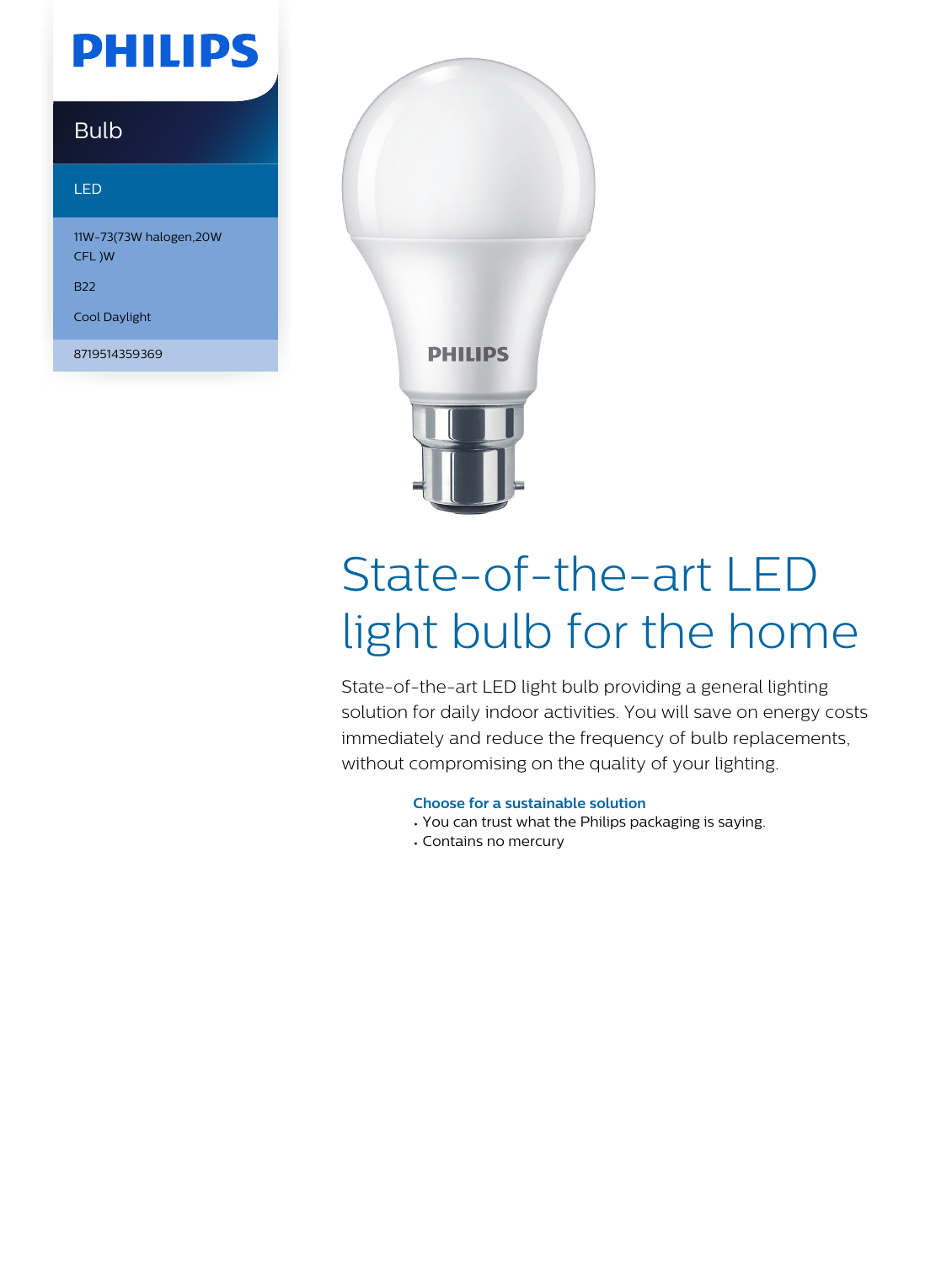### **Highlights**

#### **No UV or IR**

The beam of light is free of infra-red meaning no heat is radiated, and no ultra-violet light means that fabric and items under this light wonont fade.

**Contains no mercury**

### Specifications

#### **Bulb characteristics**

- Dimmable: No
- Intended use: Indoor
- Lamp shape: Non directional bulb
- Socket: B22
- Technology: LED
- Type of glass: Frosted

#### **Bulb dimensions**

- Height: 10.8 cm
- Weight: 0.038 kg
- Width: 6 cm

#### **Durability**

- Average life (at 2.7 hrs/day): 10 year(s)
- Lumen maintenance factor: 70%
- Nominal lifetime: 10,000 hour(s)
- Number of switch cycles: 50,000

#### **Light characteristics**

- Beam angle: 150 degree(s)
- Color consistency: 6SDCM
- Color rendering index (CRI): 80
- Color temperature: 6500 K
- Light Color Category: Cool Daylight
- Nominal luminous flux: 1250 lumen
- Starting time: <0.5 s
- Warm-up time to 60% light: Instant full light
- Color Code: 865 | CCT of 6500K

#### **Miscellaneous**

• EyeComfort: No

#### **Other characteristics**

- Lamp current: 95 mA
- Efficacy: 113 lm/W

#### **Packaging information**

- EAN: 8719514359369
- EOC: 871951435936900
- Product title: ESS LEDBulb 11W B22 6500K 230V 6CT/6 AU

#### **Power consumption**

- Power factor: 0.51
- Voltage: 220-240 V
- Wattage: 11 W
- Wattage equivalent: 73 W

#### **Product dimensions & weight**

• Length: 10.8 cm

#### **Rated values**

- Rated beam angle: 150 degree(s)
- Rated lifetime: 10,000 hour(s)
- Rated luminous flux: 1250 lumen
- Rated peak intensity: 248 cd
- Rated power: 11 W

#### **Technical specifications**

• Frequency: 50-60 Hz